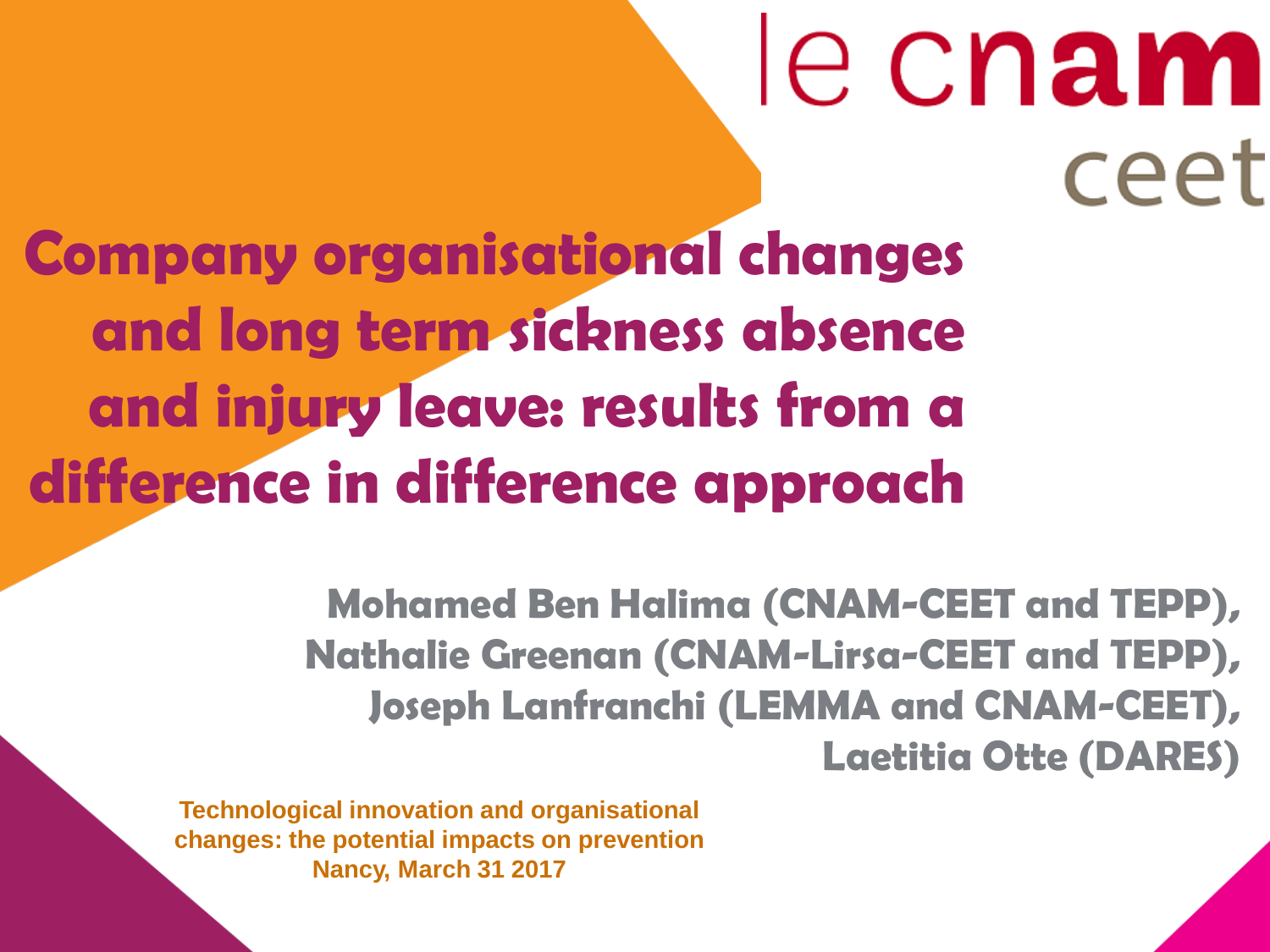### **Introduction**

- Standard models in economics assume that employers make adjustments to the production process to maximise profits, rather than employee wellbeing (Bloom and Van Reenen, 2007; Freeman and Kleiner, 2005)
	- However, more and more employers do not share the simplistic view of Friedman saying that "The social responsibility of business is to increase its profit"
- Indeed, from the society point of view, the social consequences of poorly managed changes at work appear as quite serious
	- economic losses created by work accidents and occupational diseases: 4% of GDP (ILO)
	- lost working days because of work accidents and work related health problems: in Europe in 2009, between 1,3 and 2,1 (European Commission)
	- average daily benefits for work accidents and occupational diseases: in France in 2010, 3000 euros, 24000 euros for cumulative trauma disorders.
- If organisational changes are not optimised from the point of view of employee well-being, what are their consequences on health at work issues?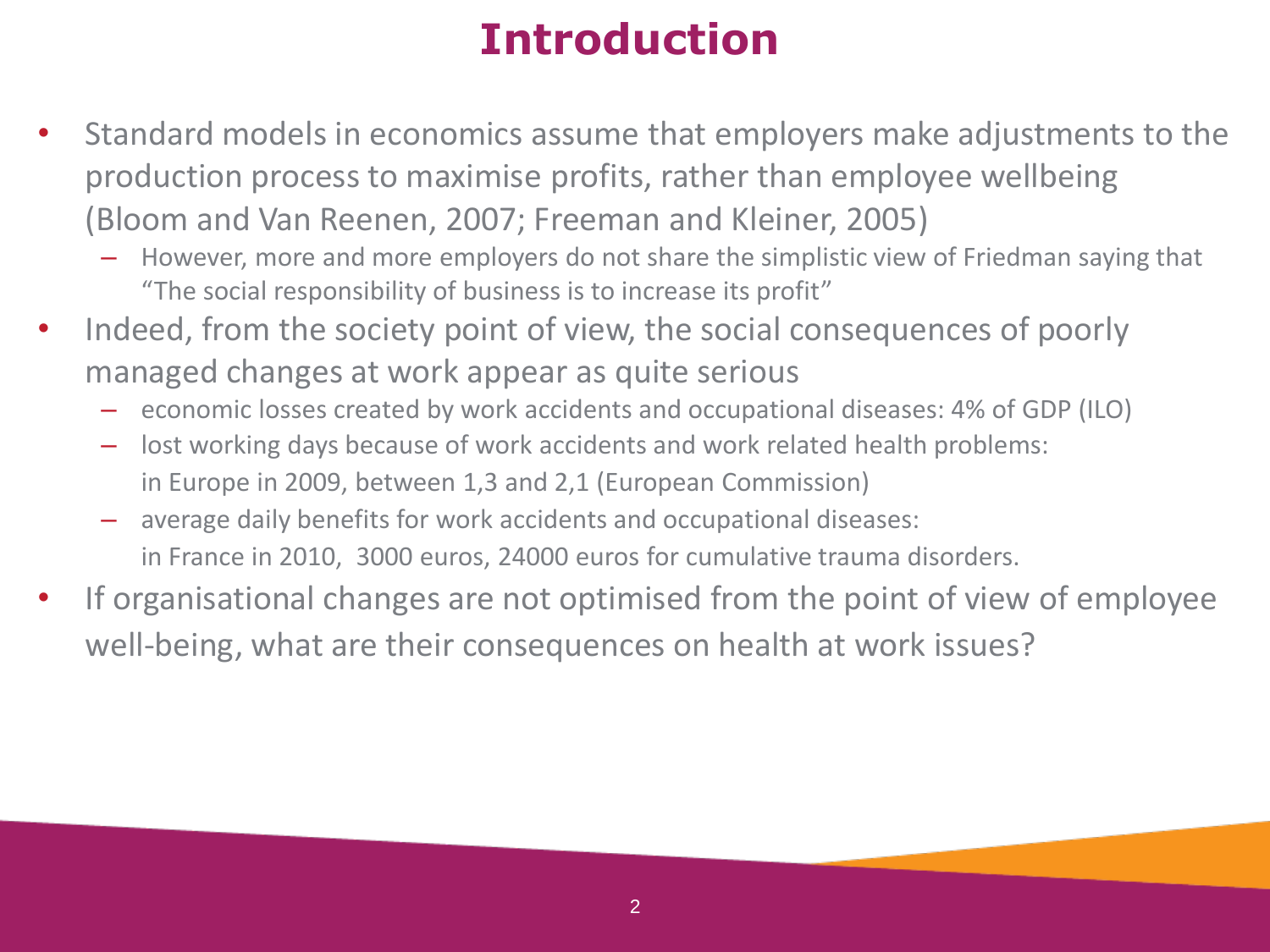### **Organisational changes and health at work (1)**

- There is uncertainty about the impact organisational changes are likely to have on employees' health
	- If they enrich employees' working lives, this is likely to improve their mental and physical health
	- If they are simply a means of intensifying worker effort, this may lead to a higher incidence of illness, injury, absence and stress
	- Even if organisational changes enhance workers' control over their job, the process of their introduction can generate uncertainty leading to increased anxiety among workers
- An additional question is about the length of this alleged effect of organisational changes on employees' health
	- These effects on long-term sickness absence are likely not to persist since those worst affected could choose to leave the organisation while the remainder are liable to adapt over time (Kahneman et al., 1999)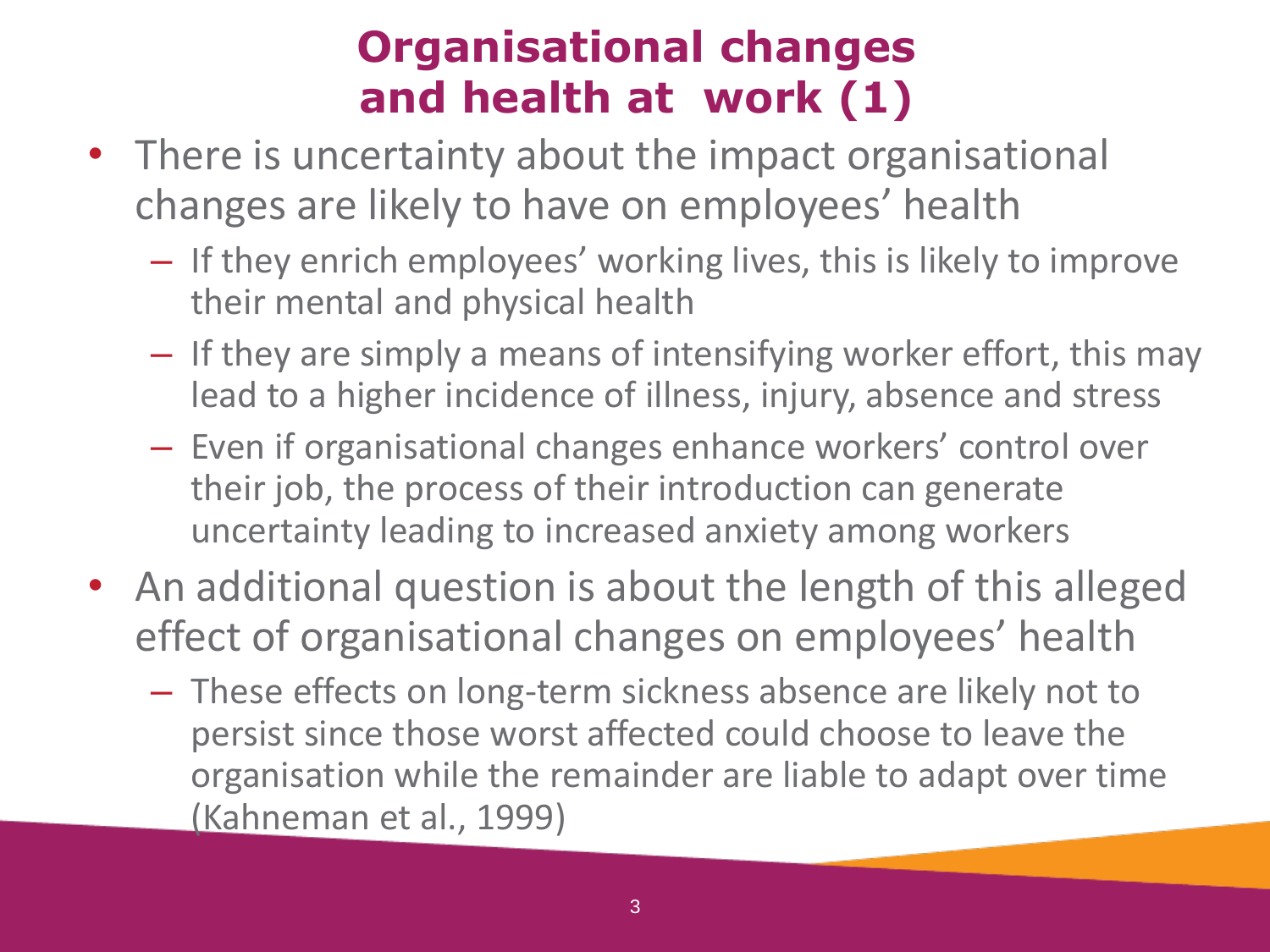### **Organisational changes and health at work (2)**

- Different studies using survey data have identified consequences of organisational changes on employees' health, they are most of the time negative
	- Green (2004), Cottini and Lucifora (2010): the introduction of new organisational practices tends to increase working intensity and consequently deteriorates health
	- Bordia et al. (2004): the process of change and innovation generates stress and anxiety
	- Pollard (2001), Osthus (2007): workplace reorganisations cause different work-related mental and physical health problems
	- Euzénat et al. (2013): obtaining ISO9001 standard decreases work accidents in firms with more than 200 employees, whereas adopting goods and services labelling increases work accidents
- Social support can help workers cope with workplace innovation
	- Bryson, Dale-Olsen and Barth (2014) find supportive evidence for the buffering effect of unionisation in mitigating the negative impact of workplace innovation on job anxiety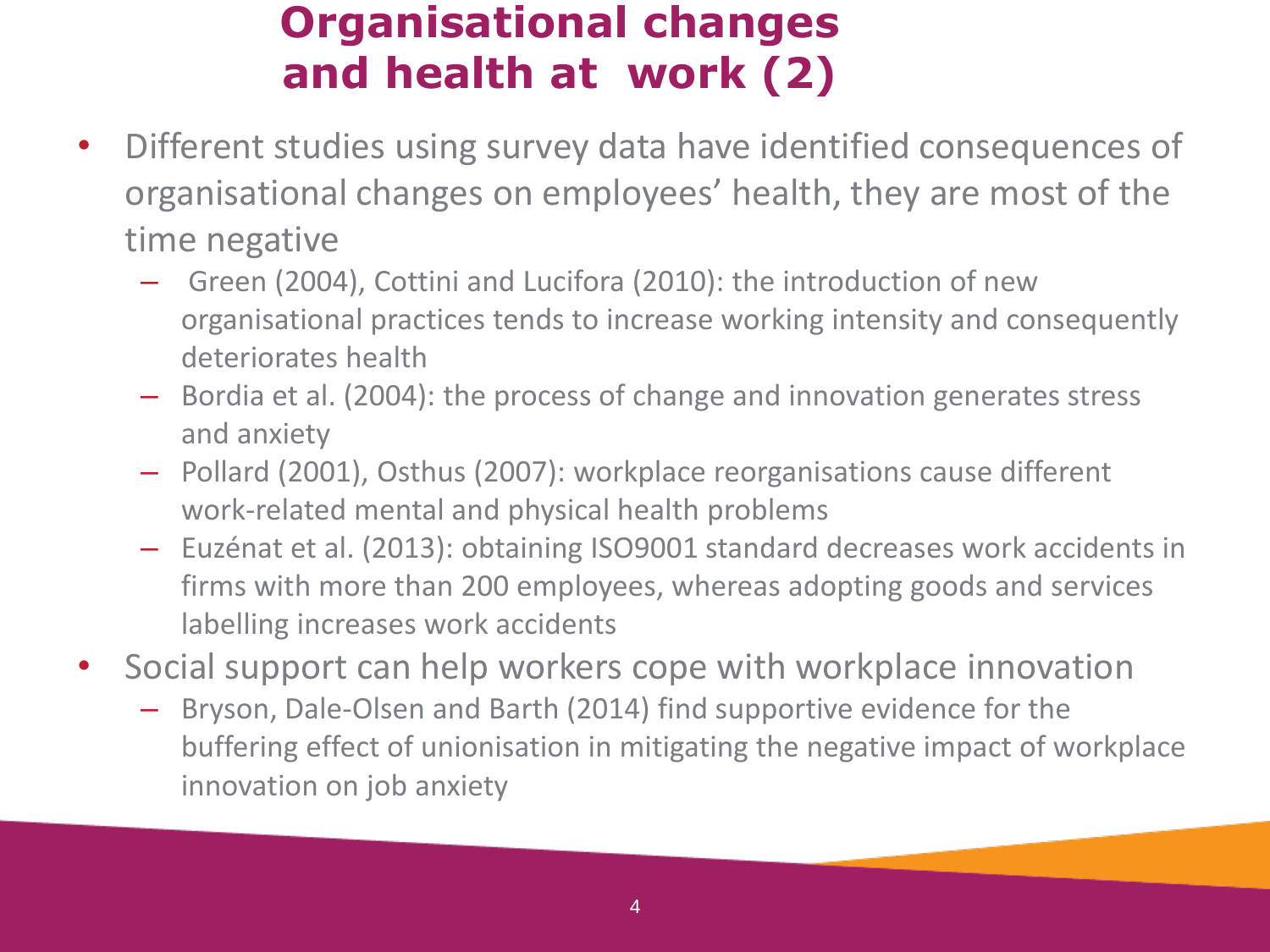### **Objectives of the paper**

- Identify the consequences of organisational changes on long term sickness absence and injury leave
	- Using a linked employer-employee data base
		- Data on organisational changes are provided by employers (COI survey)
		- Data on long term sickness absence and injury leave are extracted from an administrative data source (HYGIE data base)
		- Employers and employees are followed up in time
	- Using a difference in difference approach, that is comparing
		- A treatment group: employees facing organisational change in their workplace
		- A control group: employees in inert companies
		- Before and after the period of changes
	- Looking at whether effects are different according to gender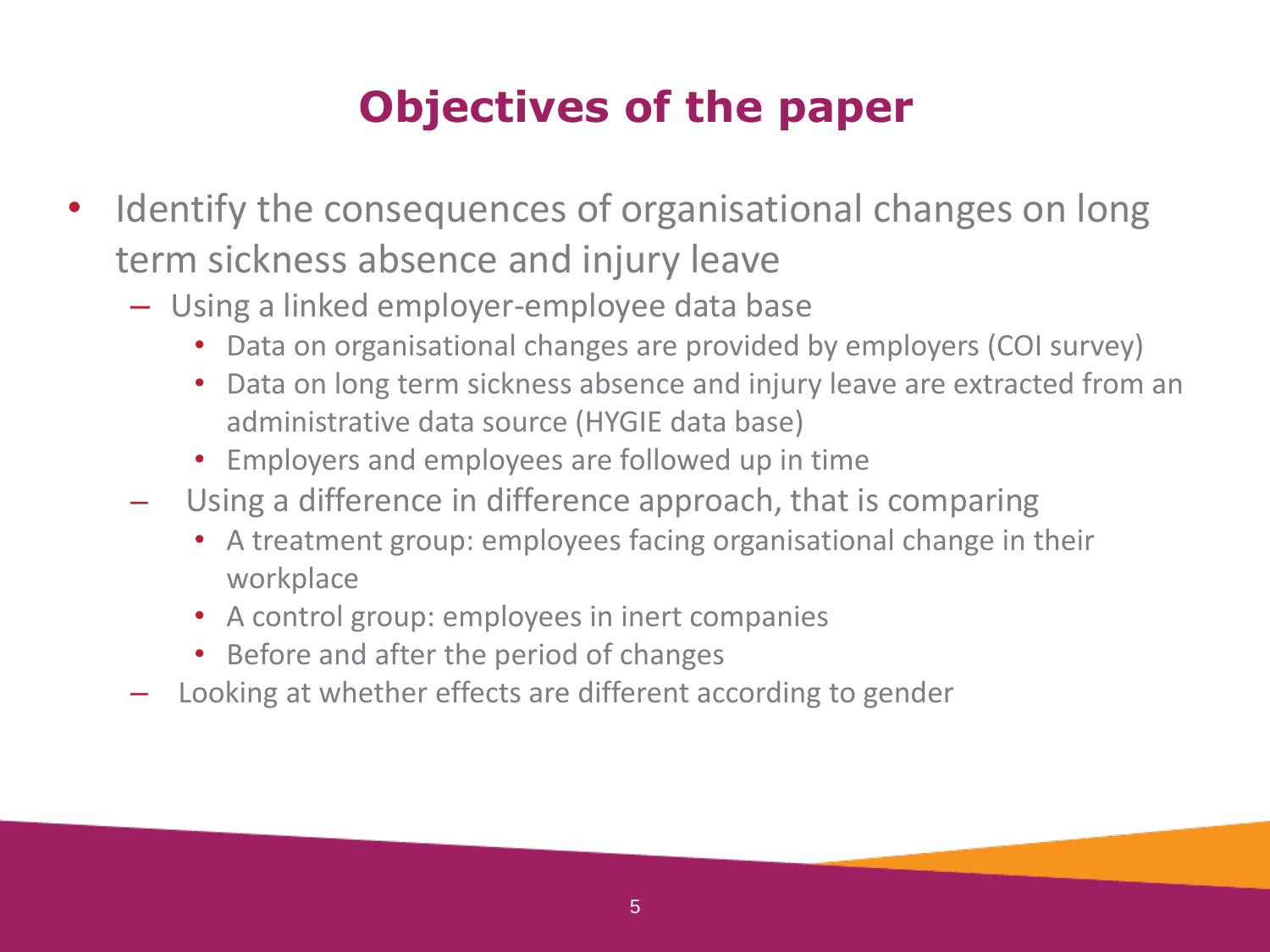### **Data**

### • **The COI Survey**

- The sample is representative of companies with more than 10 employees in the competitive sector in 2006, stratified random sample
- 13697 companies in total
- Very precise set of information about the use in 2006 and 2003 of a large set of information technologies and management tools which diffusion within the population of companies was large enough to justify a question in a national wide survey: just in time, ISO certification, traceability, ERP etc.

### • **The Hygie data base**

- Results from the merging two French administrative files : National retirement pension fund (CNAV) and National Health Insurance Fund (CNAM-TS)
- The HYGIE panel data base, with 538,870 beneficiaries from 2005 to 2010, records
	- individual information about socio-demographic characteristics, medical consumption, sick leaves
	- information about the identity of employers
	- complete retrospective career information including data about periods of long term sickness absence and injury leave before 2005.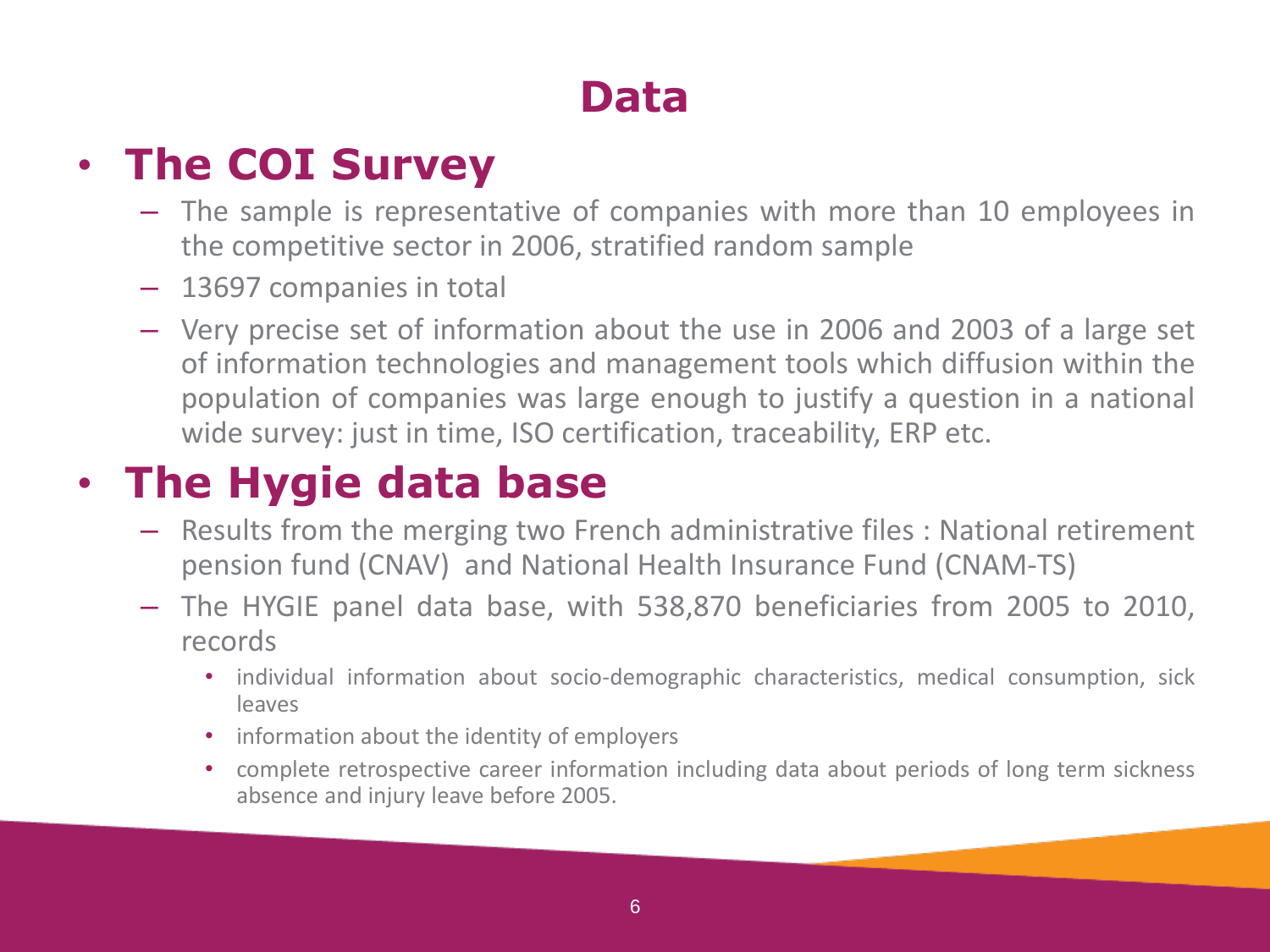### **Timing of changes**

We compare the absence behaviour of employees before, during and after the changes have been implemented by their company





- Experimental period: 2003 to 2008
- Before organisational changes period: 2000 to 2002
- During organisational changes period: 2003 to 2005
- After organisational changes period: 2006 to 2008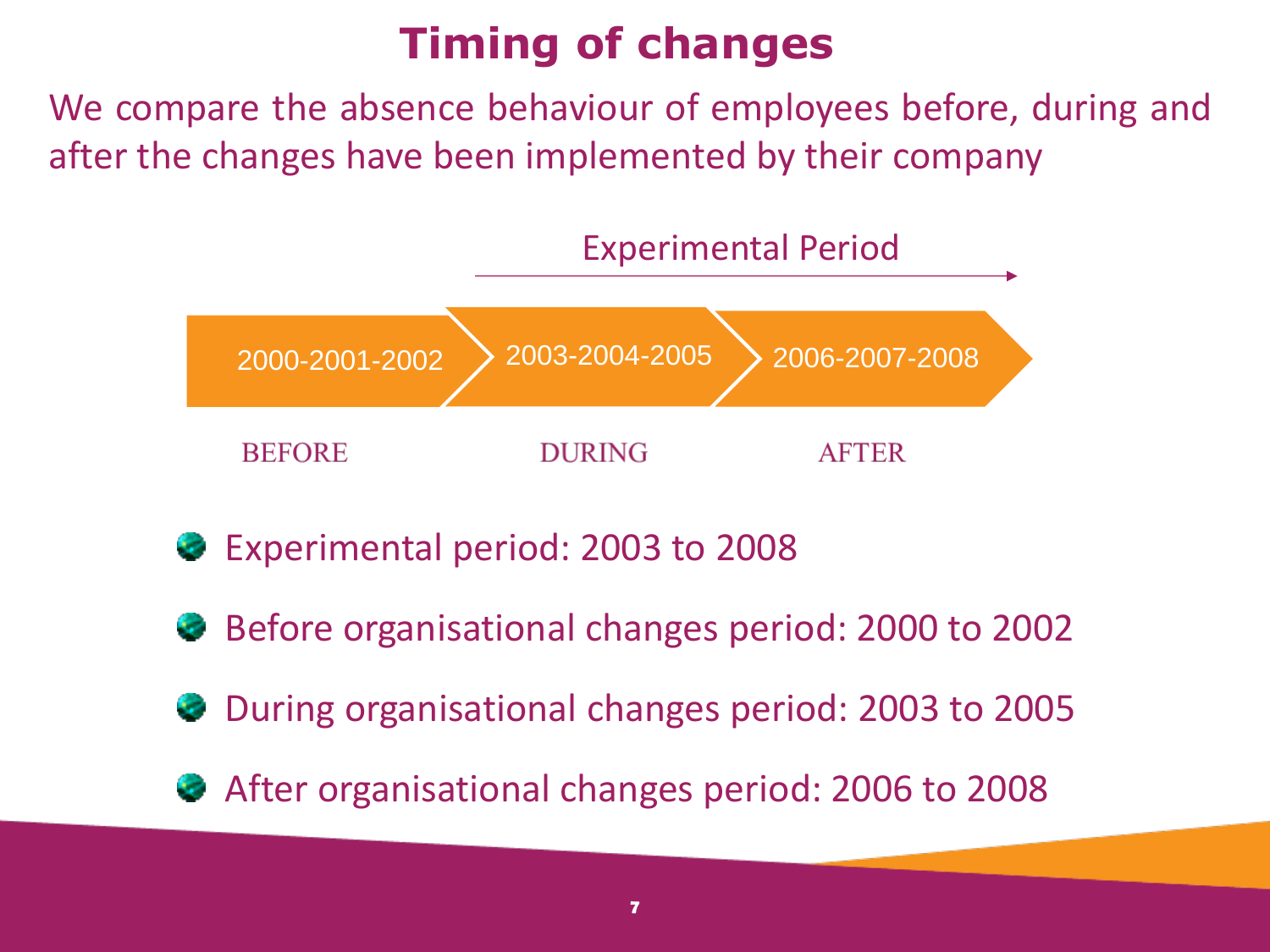### **Selection of the sample**

- After matching the COI survey with the Hygie data base, we obtain a sample of 26 321 individuals
- The treatment group is composed of employees having worked in the same changing firm over the experimental period: 5 745 employees
- For the control group, we impose the same condition within inert companies: 8 875 employees
- We have 14 620 individuals working in 4 030 companies in our working sample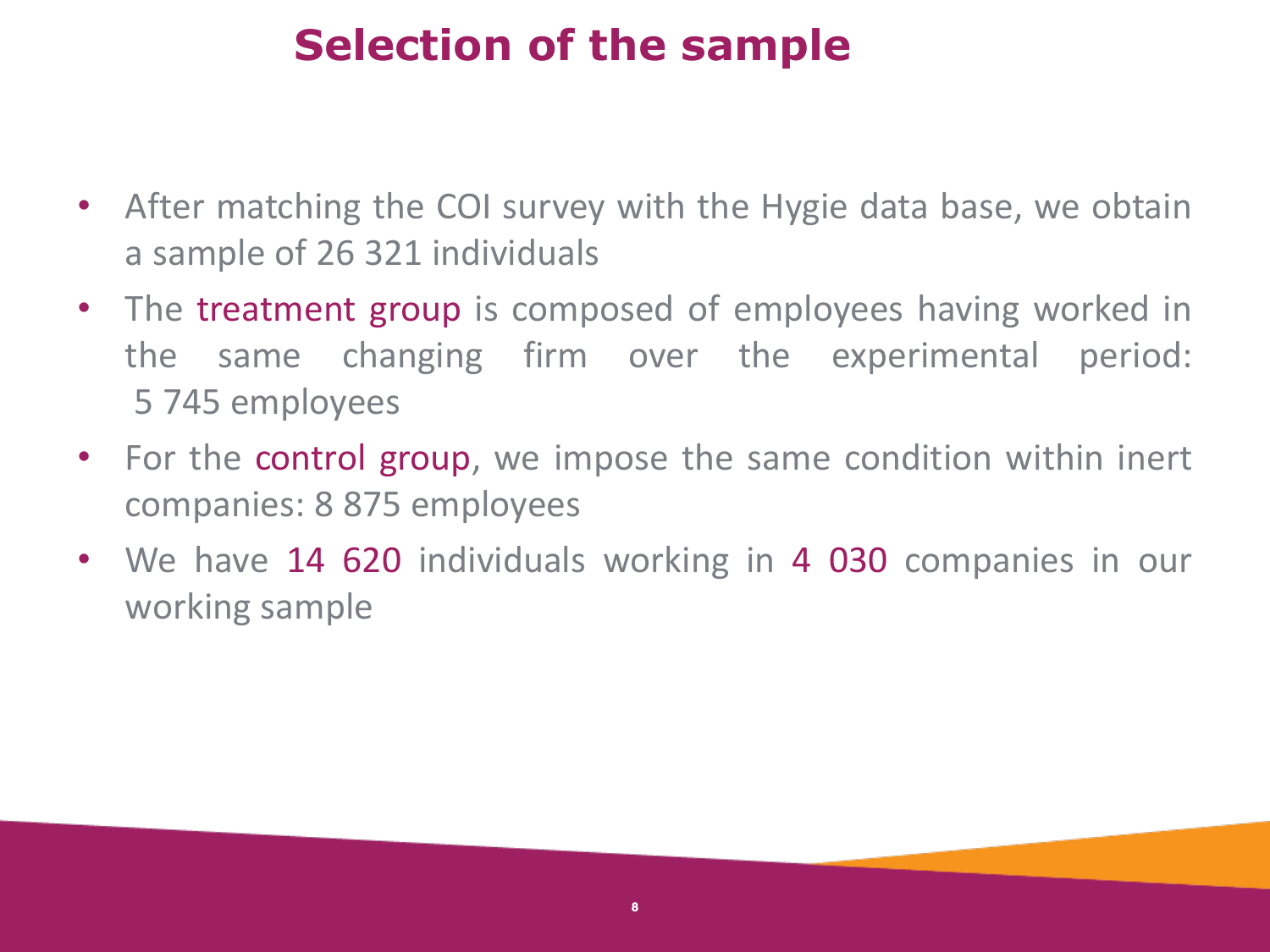### **Measurement of employer Changes**

- We build two synthetic indicators to measure changes in the uses of two families of tools often described as complementary from the point of view of economic performance
	- Information and Communication Technologies: equip the information system
	- Management tools: equip the production system
	- Between beginning 2003 and beginning 2006 (in 2003, 2004 or 2005)
- For each type of change, we define a threshold beyond which we consider that the change is negligible. We build a dummy indicating a change for each family of tool. By combining them, we define four types of change
	- ICT changes only
	- Management changes only
	- ICT and management changes
	- Inertia
- According to the type of the change implemented by their employer, employees belong to one of the three treatment groups or to the control group (inert companies)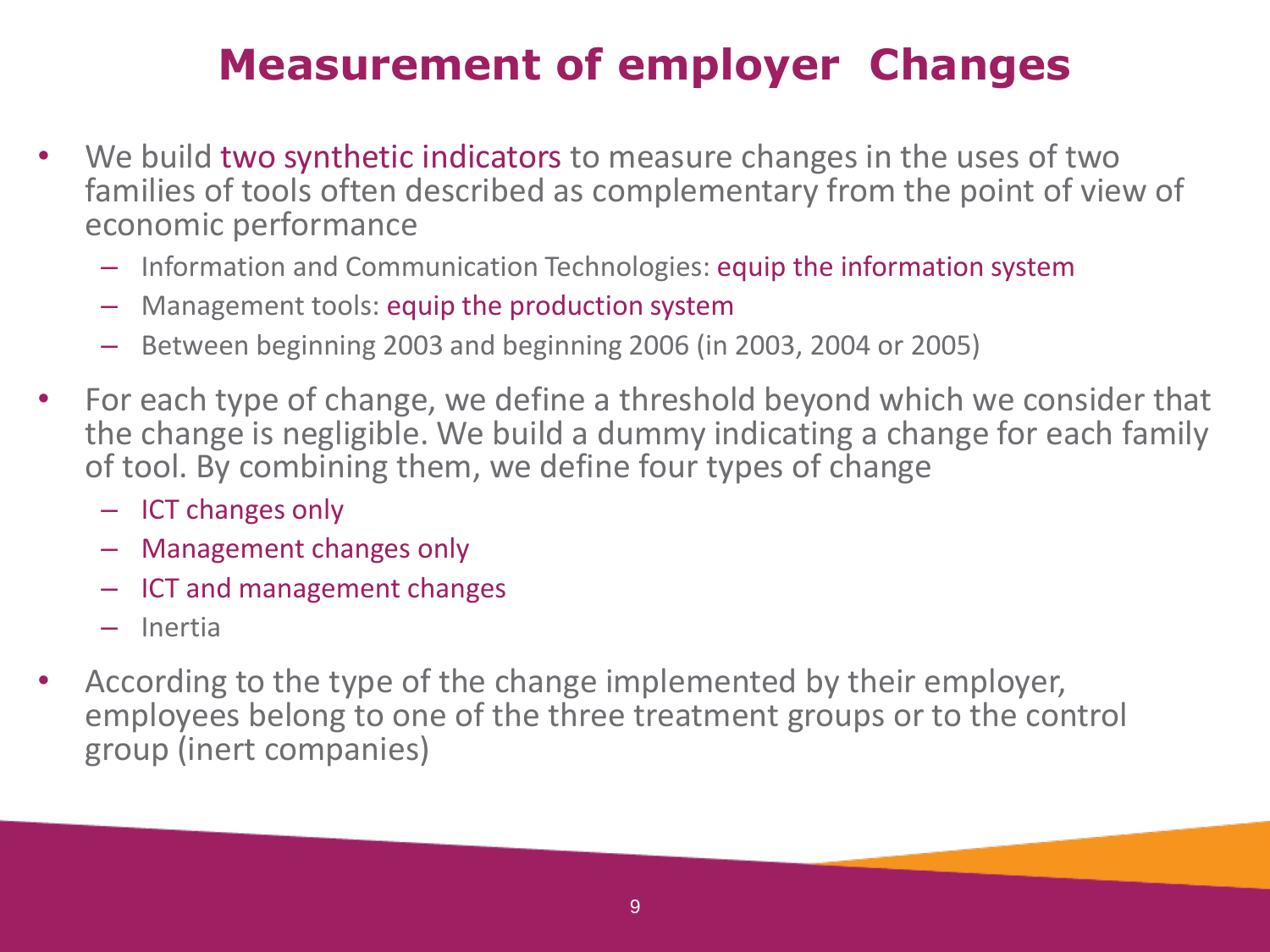### **Long term sickness absence and injury leave**

- The outcome we examine is the occurrence of a long term sickness absence or injury leave.
- For the National pension fund, a private sector worker will validate for his pension a period equivalent to a working period when he has experienced 60 consecutive days of absence from work compensated by the National Health Insurance System.
- Every year of the professional career of the individuals from the HYGIE database, we identify if they experienced such a long term absence.
- The National Health Insurance System identifies four different causes for this long term absence:
	- $\checkmark$  severe illness,
	- $\checkmark$  work accidents,
	- $\checkmark$  occupational disease,
	- $\checkmark$  maternity.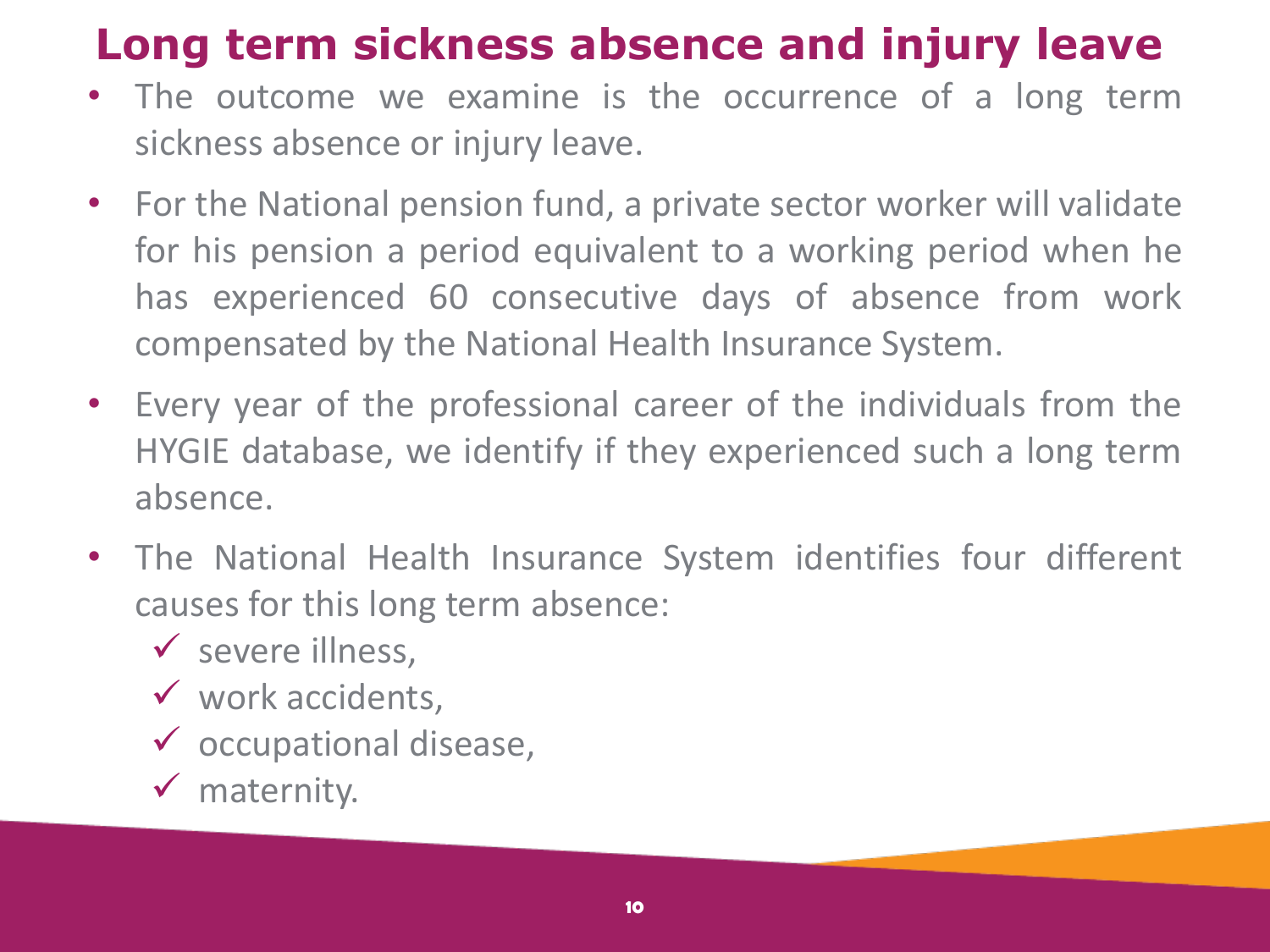### **Difference in difference estimator**

#### We include, in the regression:

- Dummies indicating the time period to identify the trend in long term absence within companies
- Dummies indicating the type of change implemented by companies between 2003 and 2006 to control the time invariant characteristics of changing firms to which treated individuals are affiliated

To identify the causal effect of each type of change, we interact the change dummies with the time period dummies

$$
S_{it} = \alpha + \beta 1. (t = during out = after)_{it} + \gamma_1 1. (ieC C_j = 1 \cap MC_j = 0)_{it}
$$
  
+  $\gamma_2 1. (ieC C_j = 0 \cap MC_j = 1)_{it} + \gamma_3 1. (ieC C_j = 1 \cap MC_j = 1)_{it}$   
+  $\delta_1 1. (t = during out = after)_{it}. 1. (ieC C_j = 1 \cap MC_j = 0)_{it}$   
+  $\delta_2 1. (t = during out = after)_{it}. 1. (ieC C_j = 0 \cap MC_j = 1)_{it}$   
+  $\delta_3 1. (t = during out = after)_{it}. 1. (ieC C_j = 1 \cap MC_j = 1)_{it}$   
+  $X_{it} \varepsilon + Y_{it} \lambda + u_{it}$ 

#### Controls:

- Employee: gender, age, occupation, entry wage on the labour market, chronic disease before 2003, ratio of long term absence before 2003
- Employer: size and industry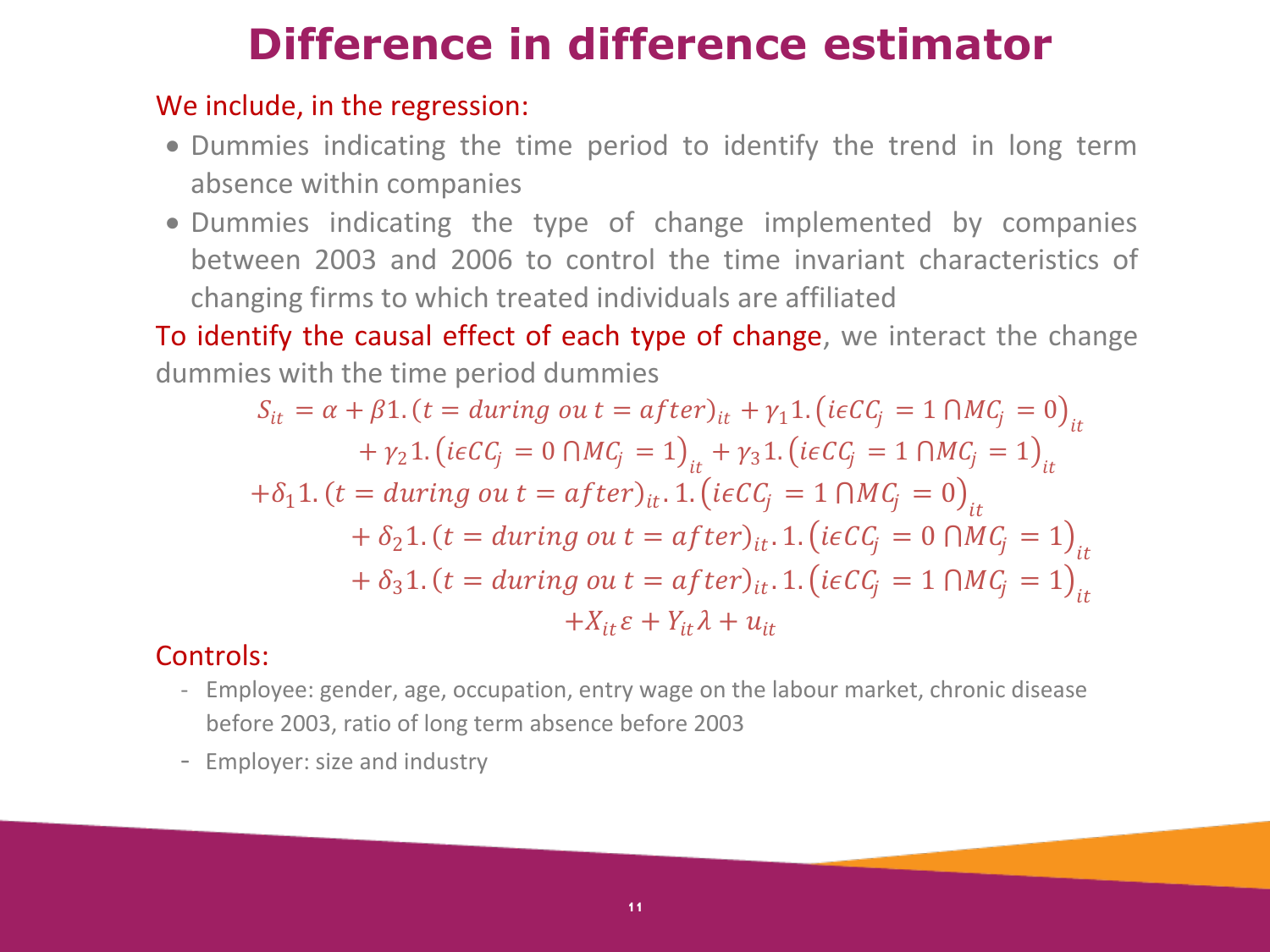#### Sample average effects of organisational changes on long-term sickness absences of treated employees **during** and **after** the period of changes (Coi-Hygie)

| <b>Model sepcification</b>                                         | <b>Time and</b><br>treatment<br>dummies (1) | + individual<br>characteristics<br>Model (2) | + firm level<br>variables<br>Model (3) | <b>Model 3 with</b><br>coarsened exact<br>matching<br>Model (4) |
|--------------------------------------------------------------------|---------------------------------------------|----------------------------------------------|----------------------------------------|-----------------------------------------------------------------|
| DD before (2000-2002) vs during (2003-2005) organisational changes |                                             |                                              |                                        |                                                                 |
| <b>ICT changes</b>                                                 | $-0,006$                                    | $-0,006$                                     | $-0,006$                               | $-0,007*$                                                       |
|                                                                    | (0,004)                                     | (0,004)                                      | (0,004)                                | (0,004)                                                         |
| <b>Managerial changes</b>                                          | $-0.009*$                                   | $-0,009*$                                    | $-0.009*$                              | $-0.011**$                                                      |
|                                                                    | (0,005)                                     | (0,005)                                      | (0,005)                                | (0,005)                                                         |
| <b>Both changes</b>                                                | $0.020**$                                   | $0,020**$                                    | $0,020**$                              | $0,026***$                                                      |
|                                                                    | (0,008)                                     | (0,008)                                      | (0,008)                                | (0,008)                                                         |
| $N/R^2$                                                            | 86 918 / 0,001                              | 86 918 / 0,037                               | 86 918 / 0,038                         | 83 914 / 0,036                                                  |
|                                                                    |                                             |                                              |                                        |                                                                 |

| DD before (2000-2002) vs after (2006-2008) organisational changes |                |                |                |                |
|-------------------------------------------------------------------|----------------|----------------|----------------|----------------|
| <b>ICT changes</b>                                                | $-0,009*$      | $-0,008$       | $-0,009*$      | $-0,008$       |
|                                                                   | (0,005)        | (0,005)        | (0,005)        | (0,005)        |
| <b>Managerial changes</b>                                         | $-0,005$       | $-0,005$       | $-0,005$       | $-0.017**$     |
|                                                                   | (0,007)        | (0,007)        | (0,007)        | (0,006)        |
| <b>Both changes</b>                                               | $0.019*$       | $0,020*$       | $0,020**$      | $0,030***$     |
|                                                                   | (0,011)        | (0,011)        | (0,011)        | (0,010)        |
| $N/R^2$                                                           | 51 195 / 0,001 | 51 195 / 0,029 | 51 195 / 0,029 | 48 690 / 0,028 |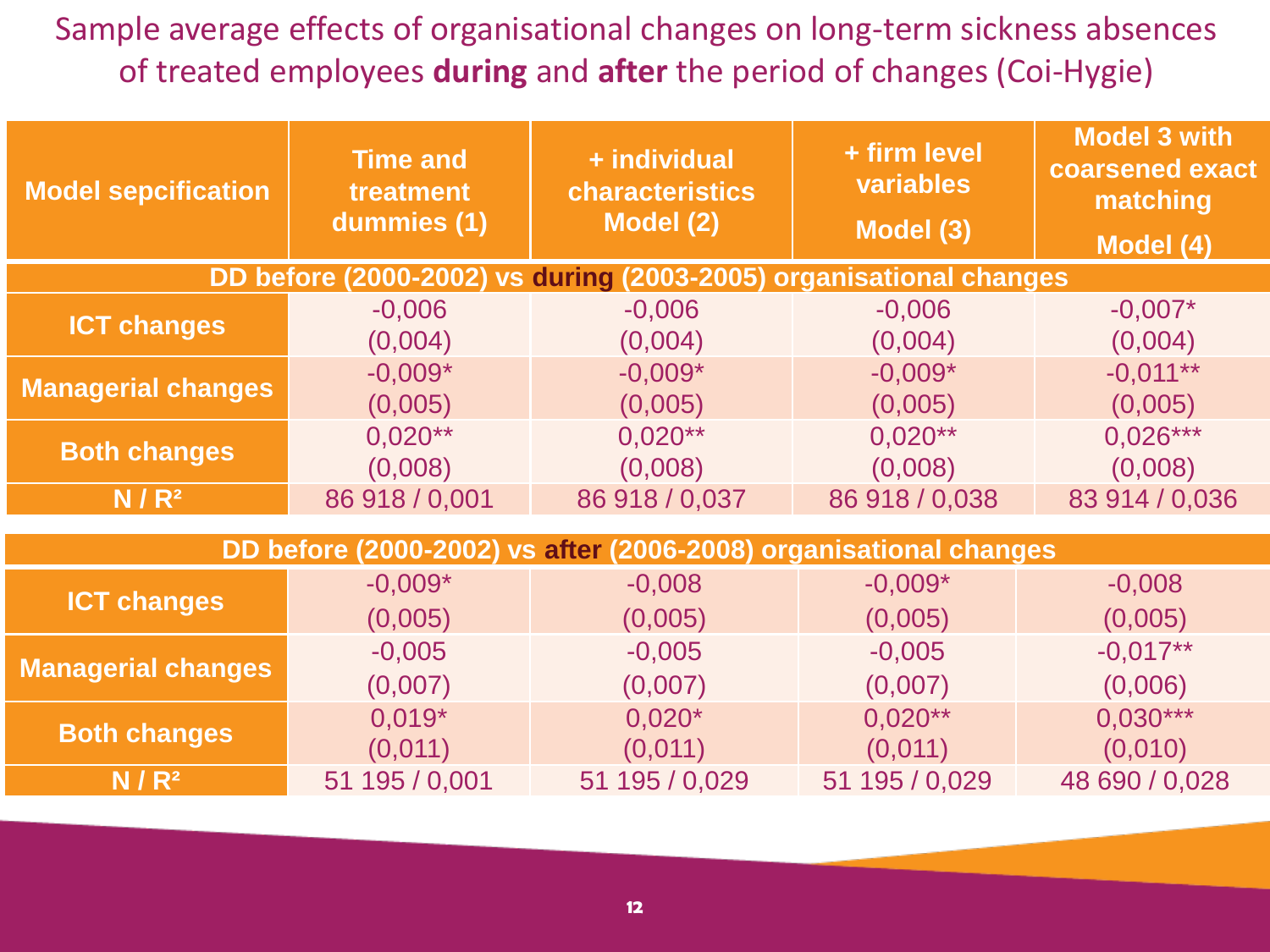# **Discussion of results (1)**

- **In all regressions we observe the same core result:**
	- Negative impact of changes in one dimension only on long term absence
	- Positive impact of joint changes in ICT and management tools
- Possible explanation :
	- Cumulative changes are a bigger shock on work organisation and create more disorder that prevents employees from using health preserving strategies because of the related increase in work intensity , there are less hazards associated with a change in one dimension only which is more likely to be mastered by the organisation
		- the literature on the complementarities between the two families of change stress the fact the performance return is higher when both families of changes are implemented together
		- during the observed period, the most frequent configuration of changes is ICT changes only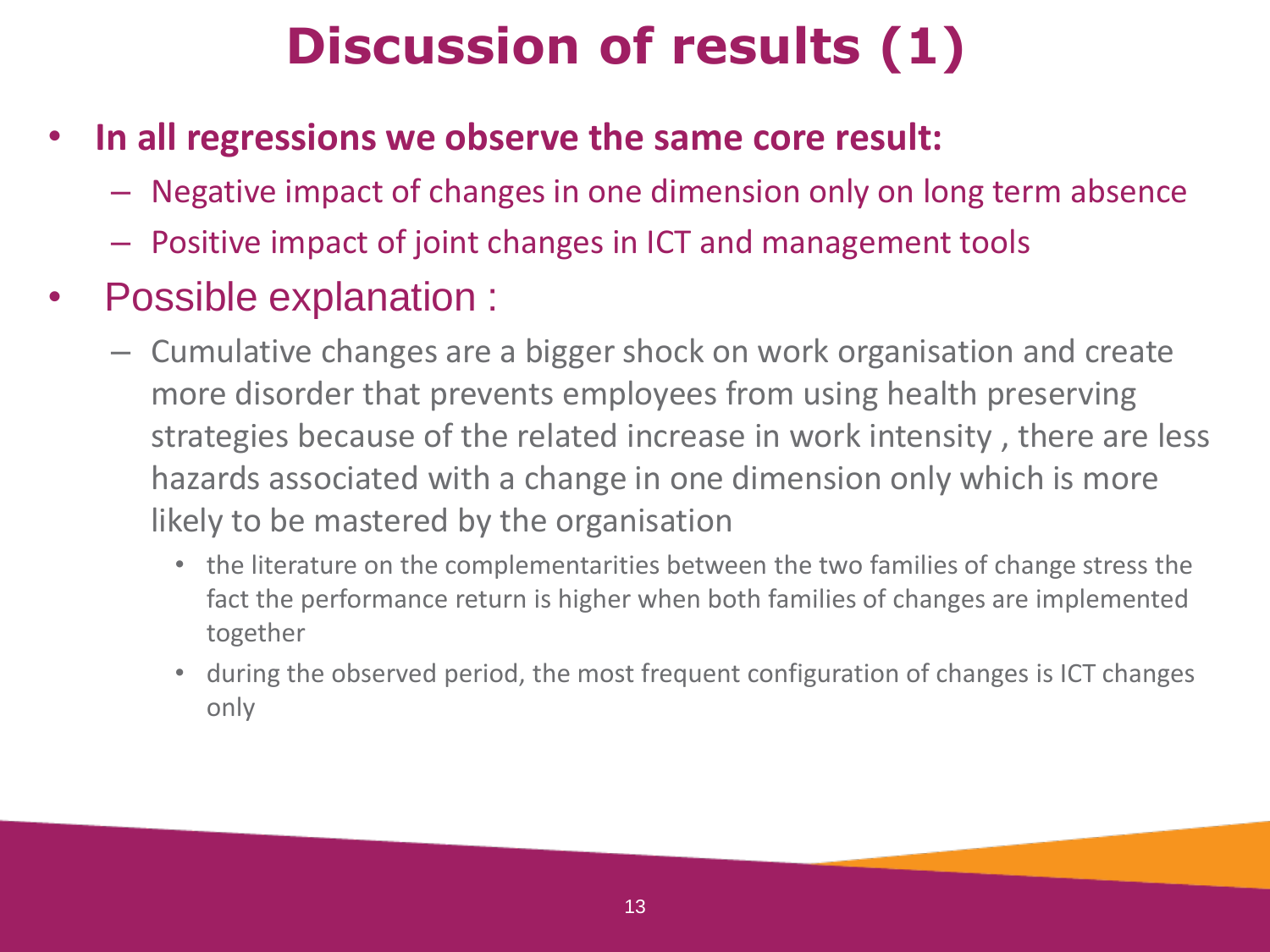Sample average effects of organisational changes on long-term sickness absences of treated **men during** and **after** the period of changes (Coi-Hygie)

| <b>Model specification</b>                                        | <b>Time and</b><br>treatment<br>dummies (1) | + individual<br>characteristics<br>Model (2)                       | + firm level<br>variables<br>Model (3) | <b>Model 3 with</b><br>coarsened exact<br>matching<br>Model (4) |
|-------------------------------------------------------------------|---------------------------------------------|--------------------------------------------------------------------|----------------------------------------|-----------------------------------------------------------------|
|                                                                   |                                             | DD before (2000-2002) vs during (2003-2005) organisational changes |                                        |                                                                 |
| <b>ICT changes</b>                                                | $-0,006$                                    | $-0,006$                                                           | $-0,006$                               | $-0,009**$                                                      |
|                                                                   | (0,004)                                     | (0,004)                                                            | (0,004)                                | (0,004)                                                         |
| <b>Managerial changes</b>                                         | $-0,002$                                    | $-0,002$                                                           | $-0,001$                               | $-0,002$                                                        |
|                                                                   | (0,005)                                     | (0,005)                                                            | (0,005)                                | (0,005)                                                         |
| <b>Both changes</b>                                               | 0,003                                       | 0,003                                                              | 0,003                                  | 0,008                                                           |
|                                                                   | (0,008)                                     | (0,008)                                                            | (0,008)                                | (0,008)                                                         |
| $N/R^2$                                                           | 58 418 / 0,001                              | 58 418 / 0,037                                                     | 58418 / 0,038                          | 56 818 / 0,040                                                  |
| DD before (2000-2002) vs after (2006-2008) organisational changes |                                             |                                                                    |                                        |                                                                 |
| <b>ICT changes</b>                                                | $-0.010*$                                   | $-0,010*$                                                          | $-0,009*$                              | $-0,011**$                                                      |
|                                                                   | (0,006)                                     | (0,006)                                                            | (0,006)                                | (0,005)                                                         |
| <b>Managerial changes</b>                                         | $-0,00$                                     | $-0,004$                                                           | $-0,004$                               | $-0,005$                                                        |
|                                                                   | (0,007)                                     | (0,007)                                                            | (0,007)                                | (0,007)                                                         |
| <b>Both changes</b>                                               | $0.032***$                                  | $0.033***$                                                         | $0.032***$                             | $0,031***$                                                      |
|                                                                   | (0,011)                                     | (0,011)                                                            | (0,011)                                | (0,010)                                                         |
| N/R <sup>2</sup>                                                  | 33 146 / 0,003                              | 35 146 / 0,030                                                     | 35146 / 0,030                          | 33 838 / 0,028                                                  |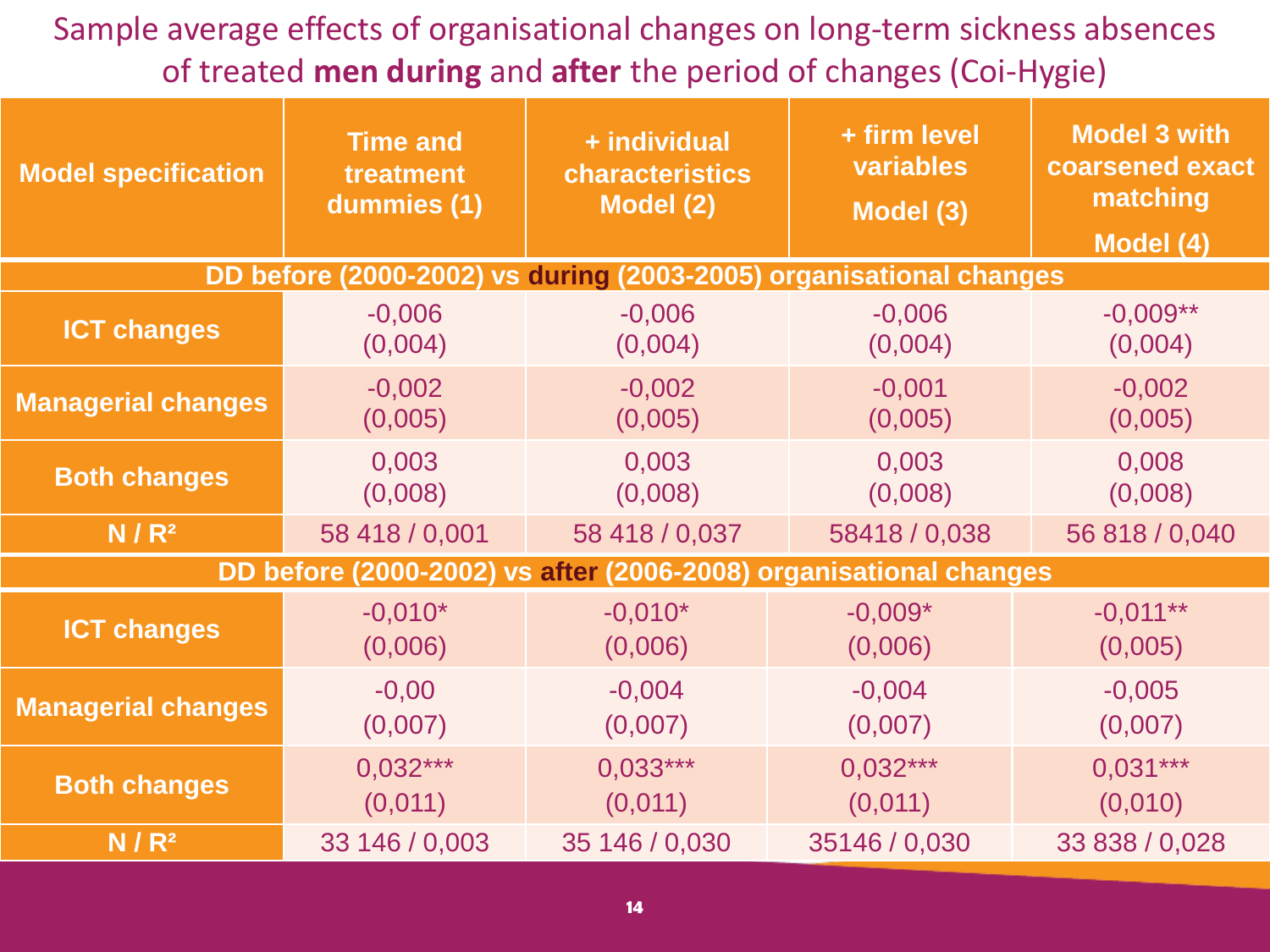Sample average effects of organisational changes on long-term sickness absences of treated **women during** and **after** the period of changes (Coi-Hygie)

| <b>Model specification</b>                                         | <b>Time and</b><br>treatment<br>dummies (1) | + individual<br>characteristics<br>Model (2) | + firm level<br>variables<br>Model (3) | <b>Model 3 with</b><br>coarsened exact<br>matching<br>Model (4) |
|--------------------------------------------------------------------|---------------------------------------------|----------------------------------------------|----------------------------------------|-----------------------------------------------------------------|
| DD before (2000-2002) vs during (2003-2005) organisational changes |                                             |                                              |                                        |                                                                 |
| <b>ICT changes</b>                                                 | $-0,006$<br>(0,009)                         | $-0,006$<br>(0,009)                          | $-0,006$<br>(0,009)                    | $-0,004$<br>(0,009)                                             |
| <b>Managerial changes</b>                                          | $-0.025**$<br>(0,012)                       | $-0.024**$<br>(0,012)                        | $-0.025*$<br>(0,012)                   | $-0,022**$<br>(0,011)                                           |
| <b>Both changes</b>                                                | $0.053***$<br>(0,018)                       | $0.052***$<br>(0,018)                        | $0.053**$<br>(0,018)                   | $0.051***$<br>(0,017)                                           |
| $N/R^2$                                                            | 28 500 / 0,002                              | 28 500 / 0,027                               | 27 369 / 0,028                         | 27 369 / 0,026                                                  |
| DD before (2000-2002) vs after (2006-2008) organisational changes  |                                             |                                              |                                        |                                                                 |
| <b>ICT changes</b>                                                 | $-0,006$<br>(0,011)                         | $-0,003$<br>(0,011)                          | $-0,007$<br>(0,011)                    | $-0,014$<br>(0,011)                                             |
| <b>Managerial changes</b>                                          | $-0,006$<br>(0,015)                         | $-0,005$<br>(0,015)                          | $-0,007$<br>(0,015)                    | $-0,029**$<br>(0,015)                                           |
| <b>Both changes</b>                                                | $-0,0004$<br>$-0,008$<br>(0,024)<br>(0,023) |                                              | $-0,007$<br>(0,023)                    | 0,025<br>(0,023)                                                |
| N/R <sup>2</sup>                                                   | 16 049 / 0,001                              | 16 049 / 0,026                               | 16 049 / 0,028                         | 15 275 / 0,028                                                  |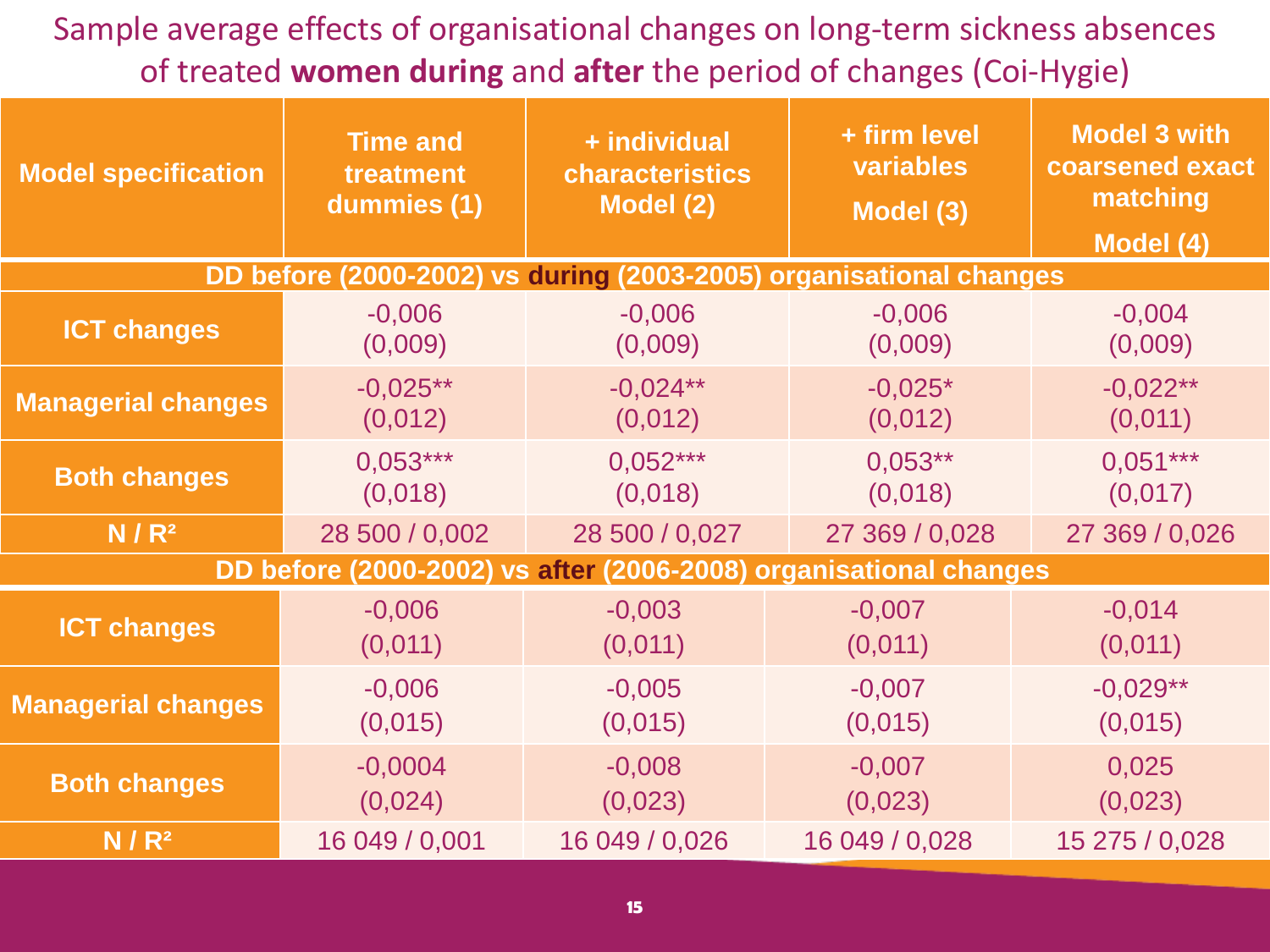# **Discussion of results (2)**

- **There are gendered differences in the timing and strength of impacts**
	- Women are mainly impacted during the period when changes are implemented and impacts (positive and negative) are stronger
	- Men are impacted after the period of change

### • **Possible explanations:**

- Men have on average more voice than women in workplaces, they are better able to influence the content of changes and to adapt them to their needs. This effect goes partly through part time work which is negatively associated with voice
	- References: Green, 2012; Howel et al., 2015
	- we checked that gendered differences are not related to maternity leave as younger women are not more absent than older ones
- Health behaviour of men and women differ: facing similar health problems, women are more likely to contact earlier their physician
	- Reference: Courtenay, 2000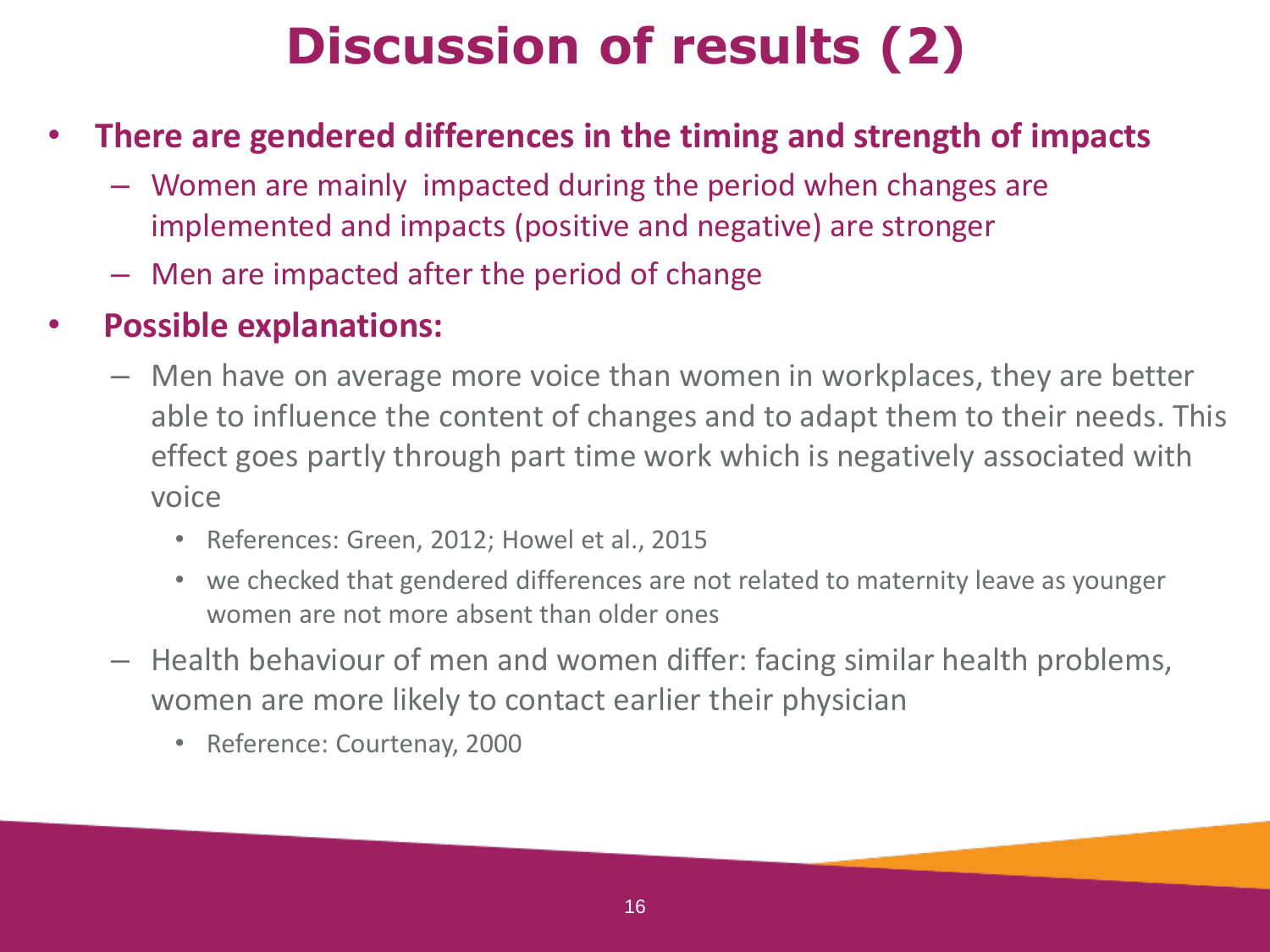# **Discussion of results (3)**

- **There are gendered differences in the forms of change that are negatively associated with long term absence**
	- Women are positively impacted by managerial changes only. This impact is the only one that seems to persist and to become stronger after the period when the changes are implemented.
	- Men are positively impacted by ICT changes only and this impact is the only one that starts to show up during the period when the changes are implemented

#### • **Possible explanation :**

- existence of a digital gender divide, men are in a better position than women to reap the benefits of new technologies.
	- Reference: Erickson et al., 2004
- In search of an explanation for the positive impact of management changes…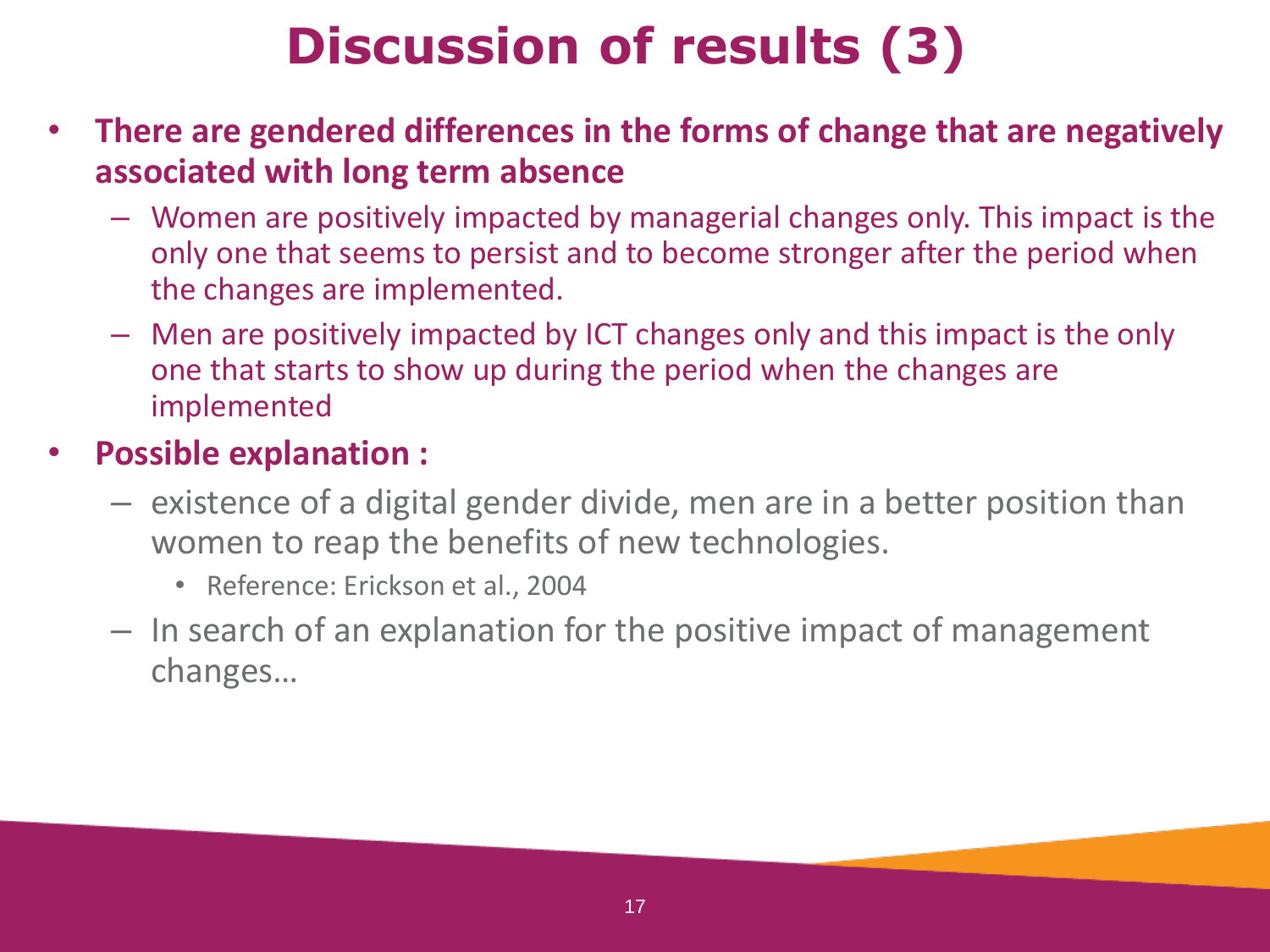# **Conclusion**

- **1. Joint changes in ICT and managerial tools increase long term absence when changes in one dimension only tend to reduce it**
	- More intense and complex changes would generate a disequilibrium within the organisation which increases occupational risks
- **2. There are gendered differences in how changes impact long term absence**
	- $\triangleright$  Change impacts are stronger for women than for men and are more likely to occur during the period of change, when for men they are more likely to occur after the period of change
	- $\triangleright$  Managerial changes only reduce women's long term absence when ICT changes only reduce men's long term absence
	- Need to better understand the gendered construction of health behaviours as well as that of technology and managerial tools in devising occupational safety and health policies in contexts of organisational change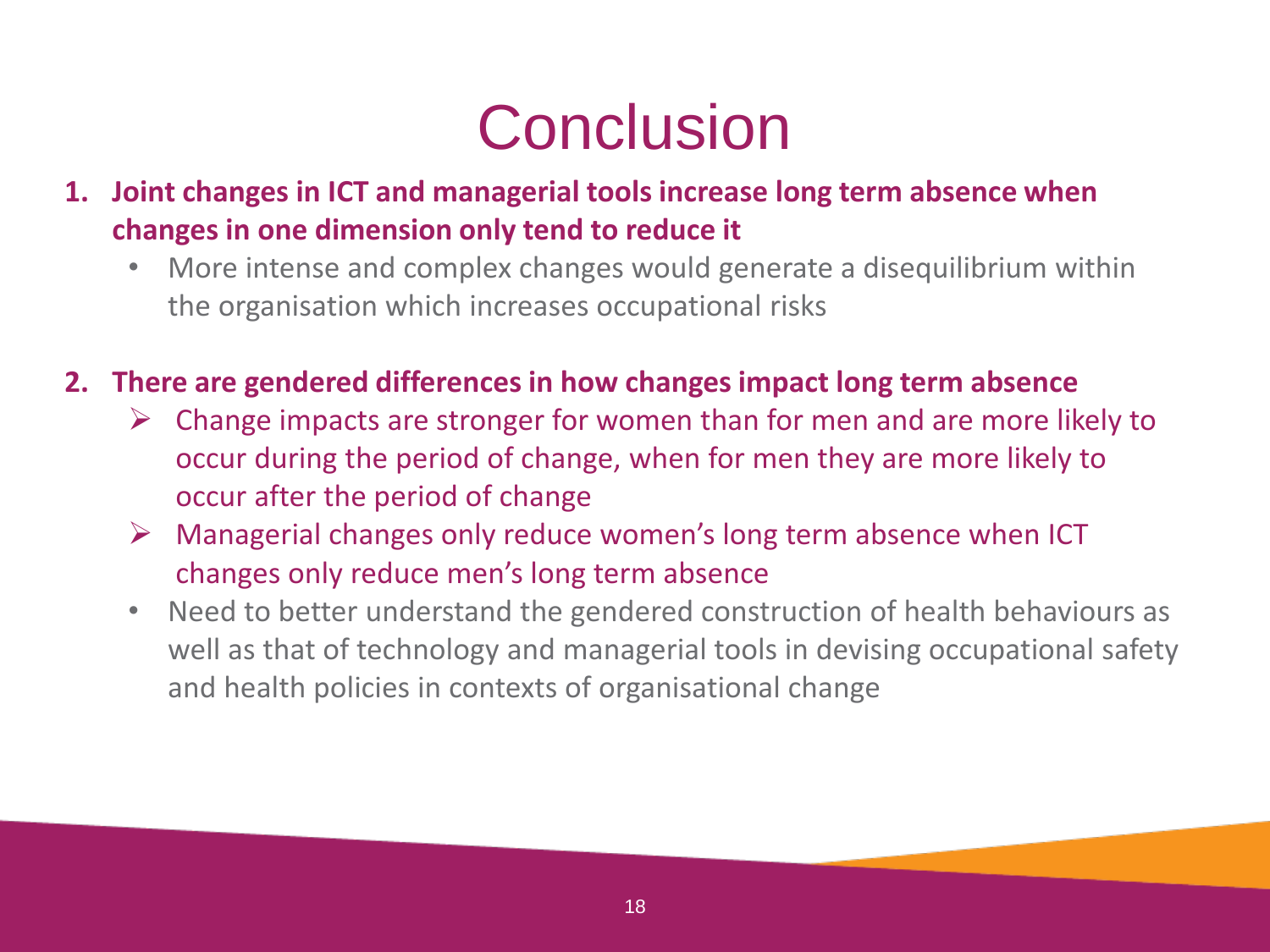### <sup>19</sup> **Selected tools**

- 1. Web site
- 2. Local area network
- 3. Intranet
- 4. Extranet
- 5. Electronic data interchange system
- 6. Database(s) on the management of human resources
- 7. Database(s) for R&D
- 8. Tools for data analysis
- 9. Tools for interfacing databases
- 10.Tools for automated data archiving 11.ERP
- 12.Software or firmware for the

management of human resources 13.Software or firmware for R&D

- 
- 14.Groupware
- 15.Workflow software

### **ICTs Management**

- 1. Quality certification
- 2. Environmental and ethical certification
- 3. Methods of problems solving
- 4. Tools for labelling goods and services
- 5. Satisfaction surveys of customers
- 6. Management of production just in time
- 7. Tools for tracing goods and services
- 8. Contractual commitment to provide a product or a customer service within a limited time
- 9. Requirement for suppliers to meet tight deadlines
- 10.Long term relationships with suppliers
- 11.Call and contact Centres
- 12.Teams or autonomous work groups
- 13.Customer relationship management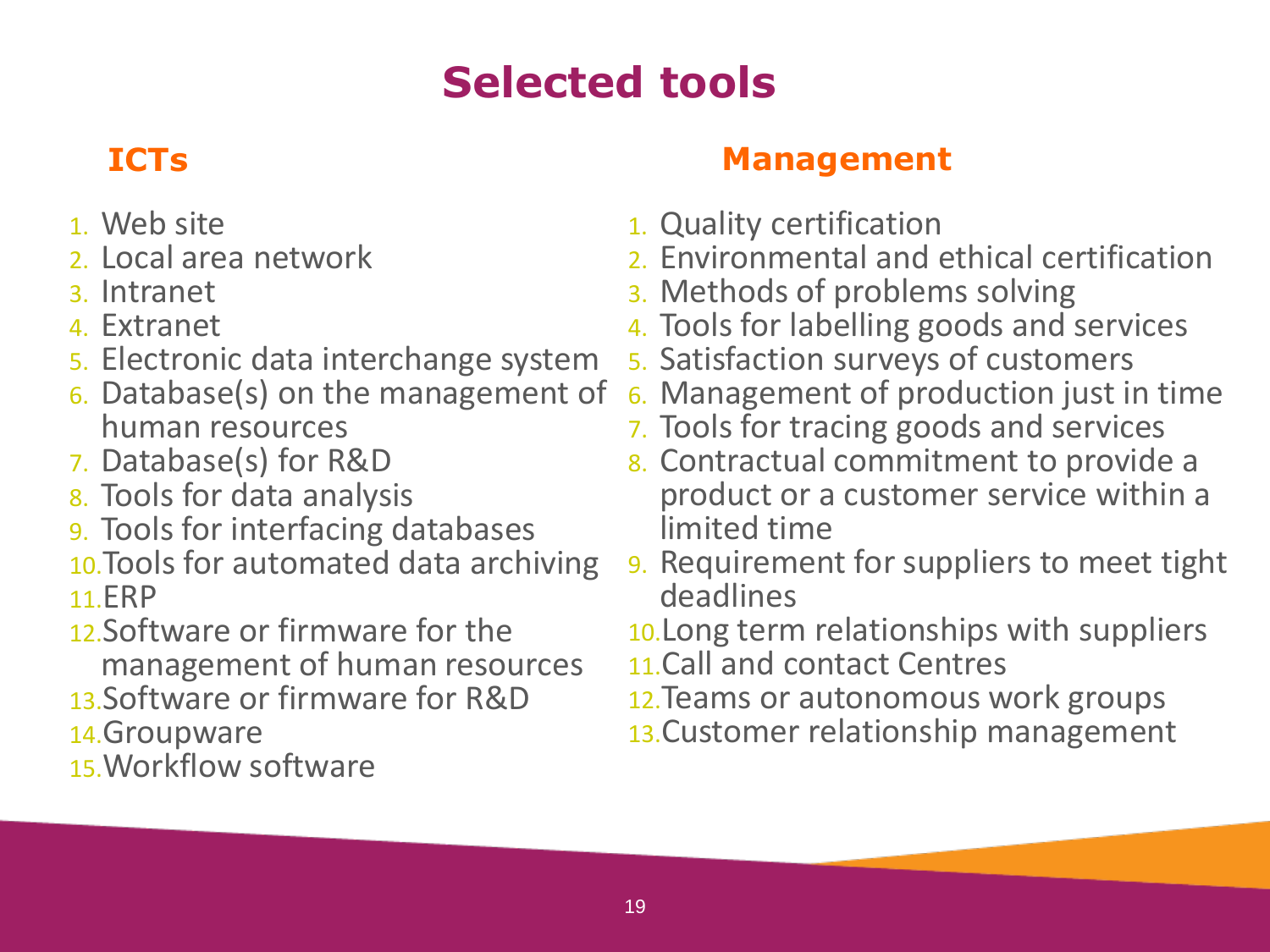## **Sample and descriptive statistics**

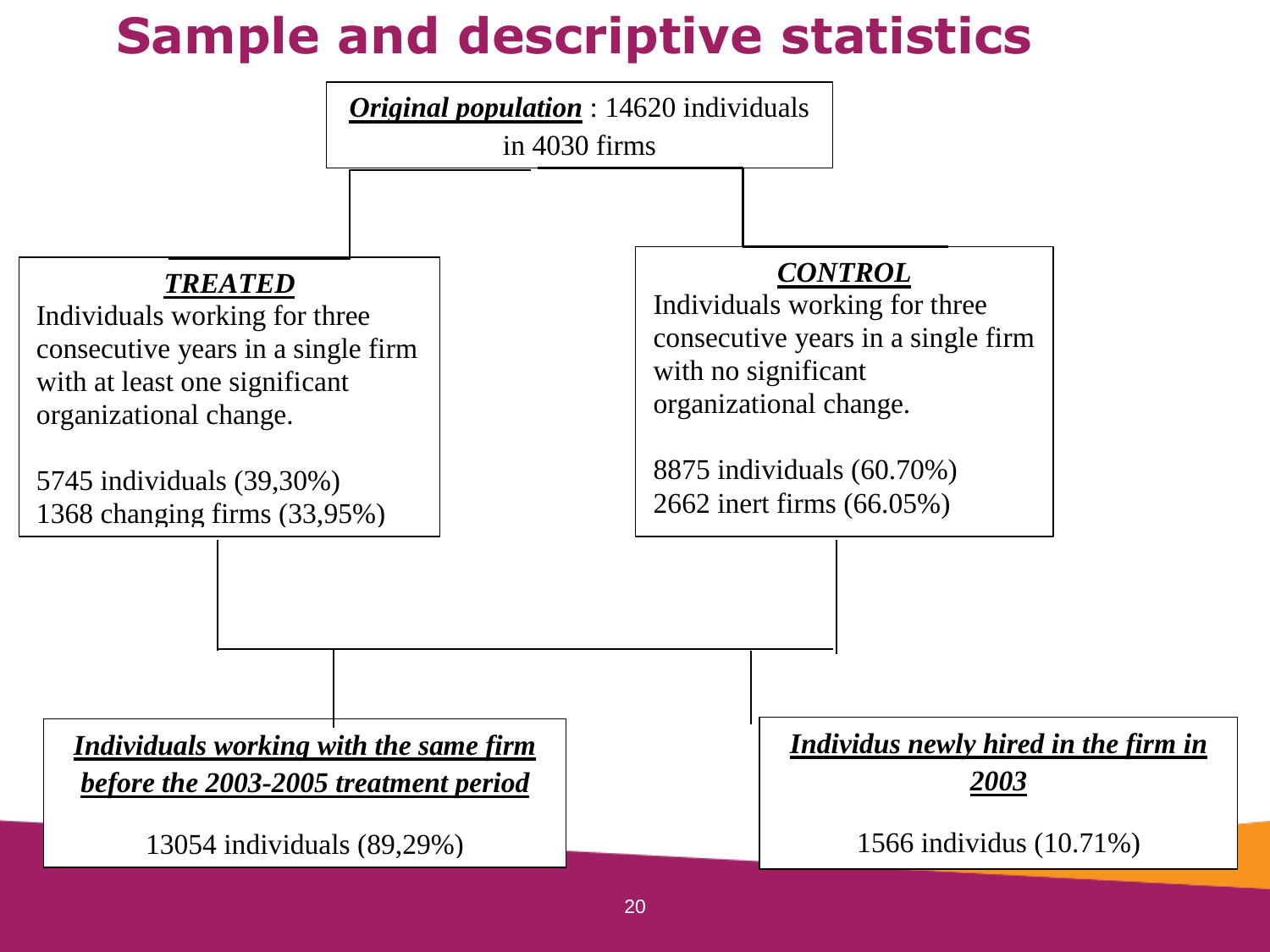## **Sample and descriptive statistics**

| <b>Variables</b>                               | <b>All Firms</b> | <b>Changing Firms</b> |
|------------------------------------------------|------------------|-----------------------|
| <b>Occurrence of Long term absence in 2005</b> | 5,72 %           | 5,55 %                |
| women                                          | 32,9 %           | 33,6 %                |
| $\leq$ 35                                      | 29,5 %           | 38,2 %                |
| $[36 - 45]$                                    | 33,2 %           | 38,3 %                |
| $[46 - 55]$                                    | 29,0 %           | 19,8 %                |
| $\geq$ 56                                      | 8,3%             | 3,7%                  |
| <b>Entry wage</b>                              | 5950€            | 6080€                 |
| chronic disease before 2003                    | 4,56 %           | 4,21 %                |
| ratio of long term absence before 2003         | 1%               | 0,95%                 |
| <b>Managers and professionals</b>              | 23,6 %           | 24,8 %                |
| <b>Technicians and associate professionals</b> | 16,1 %           | 17,5 %                |
| <b>Clerical, services and sales workers</b>    | 12,8 %           | 13,2%                 |
| <b>Blue collar workers</b>                     | 36,1 %           | 34,7 %                |
| <b>Percentage of firms Size&lt;20</b>          | 6,2%             | 3,5%                  |
| $[20 - 50]$                                    | 21,0%            | 15,3 %                |
| [50, 249]                                      | 38,5 %           | 38,4 %                |
| [250, 499]                                     | 15,6 %           | 18,6 %                |
| $>500$                                         | 18,7 %           | 24,2%                 |
| <b>ICT Changes (CC)</b>                        |                  | 20,0%                 |
| <b>Management Changes (MC)</b>                 |                  | 10,9 %                |
| <b>Both types of Changes (CC&amp;MC)</b>       |                  | 8,4 %                 |